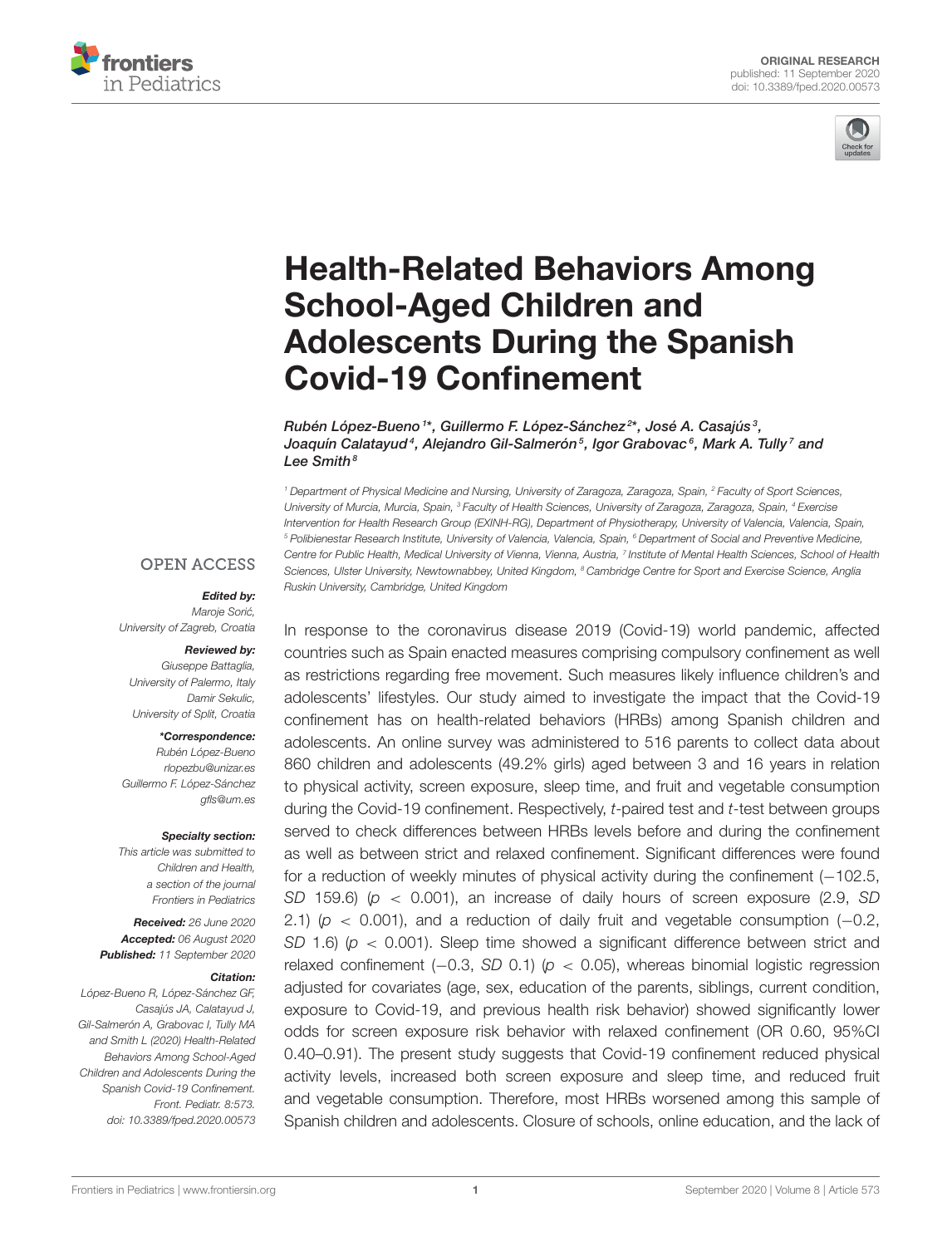policies addressing the conciliation between labor and family life could have played an important role in HRBs worsening among pupils, which might be mitigated with adequate conciliation policies, parental guidance, and community support.

Keywords: children, adolescents, health-related behaviors, lifestyle habits, coronavirus disease, confinement

## INTRODUCTION

The global pandemic of coronavirus disease 2019 (Covid-19) has forced many countries to enact confinement measures to reduce the spread of the virus (SARS-CoV-2). The Spanish Government declared a state of alarm followed by a compulsory set of measures including strict free movement restrictions implemented from 15 March 2020 onwards [\(1,](#page-8-0) [2\)](#page-8-1). To date, these measures have been observed to be effective since new contagious have been substantially reduced, which has permitted to start with a de-escalation phase toward usual daily routine. However, the experience of a long period of confinement may have had a significant impact on those who have suffered the strictest restrictions of free movement and other potential consequences such as the problems for families derived from the lack of conciliation between labor and family life.

In this regard, the compulsory movement restriction meant the prohibition of movement of children outside households up to 6 or more weeks in a row, with no certainty about potentially damaging consequences on their health and wellbeing. Additionally, because 94.1% of the Covid-19-infected children do not present symptoms or have mild-to-moderate disease [\(3\)](#page-8-2), affecting mainly the elderly with whom the minors share households with [\(4\)](#page-8-3), social distancing measures were put in place across Europe to reduce the human-to-human infection; such measures included the closing of schools and high schools. Consequently, several pupils have been affected by the temporary closing of their schools and high schools and the adoption of online learning platforms instead [\(5\)](#page-8-4).

The United Nations stated that the mitigation measures may inadvertently do more harm than good [\(6\)](#page-8-5), and in this context, the closing of schools and high schools supposedly isolates and socially deprives many children of all ages around the world. Numerous studies have previously linked isolation to different conditions such as cardiovascular disease among children (i.e., elevated total cholesterol, elevated blood pressure, overweight, low high-density lipoprotein level, low maximum oxygen consumption, and elevated glycated hemoglobin concentration), and social deprivation has been observed to have a negative effect over social cognition and both emotional and motor developments [\(7–](#page-8-6)[10\)](#page-8-7). Therefore, since a substantial amount of children and adolescents might have been temporarily deprived of parental care, adequate healthy and sustained routines, and cognitive and physical stimuli for their age, research relating to this topic is urgently required. For instance, due to the Covid-19 movement restrictions, a higher homestay would be expected, which, in turn, might increase screen exposure [\(11\)](#page-8-8); at the same time, higher levels of screen exposure might also lead to lower levels of physical activity and, eventually, lower sleep time [\(12,](#page-9-0) [13\)](#page-9-1), which along with circadian deregulation may influence Covid-19 infection and severity [\(14\)](#page-9-2). Furthermore, recent studies have observed a significant reduction in physical activity levels of adults during the Covid-19 confinement [\(15,](#page-9-3) [16\)](#page-9-4). Moreover, such studies have found that adults experiencing higher reductions in physical activity levels or performing lower levels of physical activity during the Covid-19 pandemic have poor mental health and well-being [\(17,](#page-9-5) [18\)](#page-9-6). Indeed, similar associations observing poorer mental health as a consequence of a reduction of physical activity levels due to the Covid-19 confinement might also exist for children and adolescents.

In this unprecedented situation due to Covid-19 confinement, where infection mitigation measures may have had an impact on the usual lifestyle, there are no studies yet examining how the experience of Covid-19 confinement has influenced healthrelated behaviors (HRBs) in children and adolescents. Therefore, the present study aimed to analyze the influence of confinement over HRBs in Spanish children and adolescents, which could contribute to informing future public health strategies as aimed at this specific population. Based on previous literature, we hypothesized that both strict and relaxed Covid-19 confinement would be associated with unfavorable HRBs when compared with pre-Covid-19 confinement setting. Indeed, stronger associations between strict confinement and worse HRBs are expected.

## METHODS

A parent-reported questionnaire was conducted to assess associations between phases of confinement and HRBs during the Covid-19 pandemic in children and adolescents.

#### The Survey

A web-form link served to collect data regarding HRBs during the period 22 March to 10 May 2020 (i.e., from the 7th day of enacted national confinement in Spain up to the 15th day of relaxed confinement for children). The survey was launched on social media on 22 March 2020, together with initial information about the aim of the study. Adults residing in Spain, aged 18 years and over, having children, and currently confined due to Covid-19 were eligible to participate. Convenience sampling was used to select the participants of the study; according to server analytics, 650 adult media users covering all the Spanish regions were invited to participate. Participants were provided with an information sheet about the study aims as well as the instructions for the survey, gave informed consent to participate, and confirmed the confined status of their children. Provided data were anonymously treated in accordance with Spanish law for general data protection. At the end of the survey, participants were provided with recommendations regarding health habits. Overall, 516 parents provided data about 860 children and adolescents in relation to the following variables: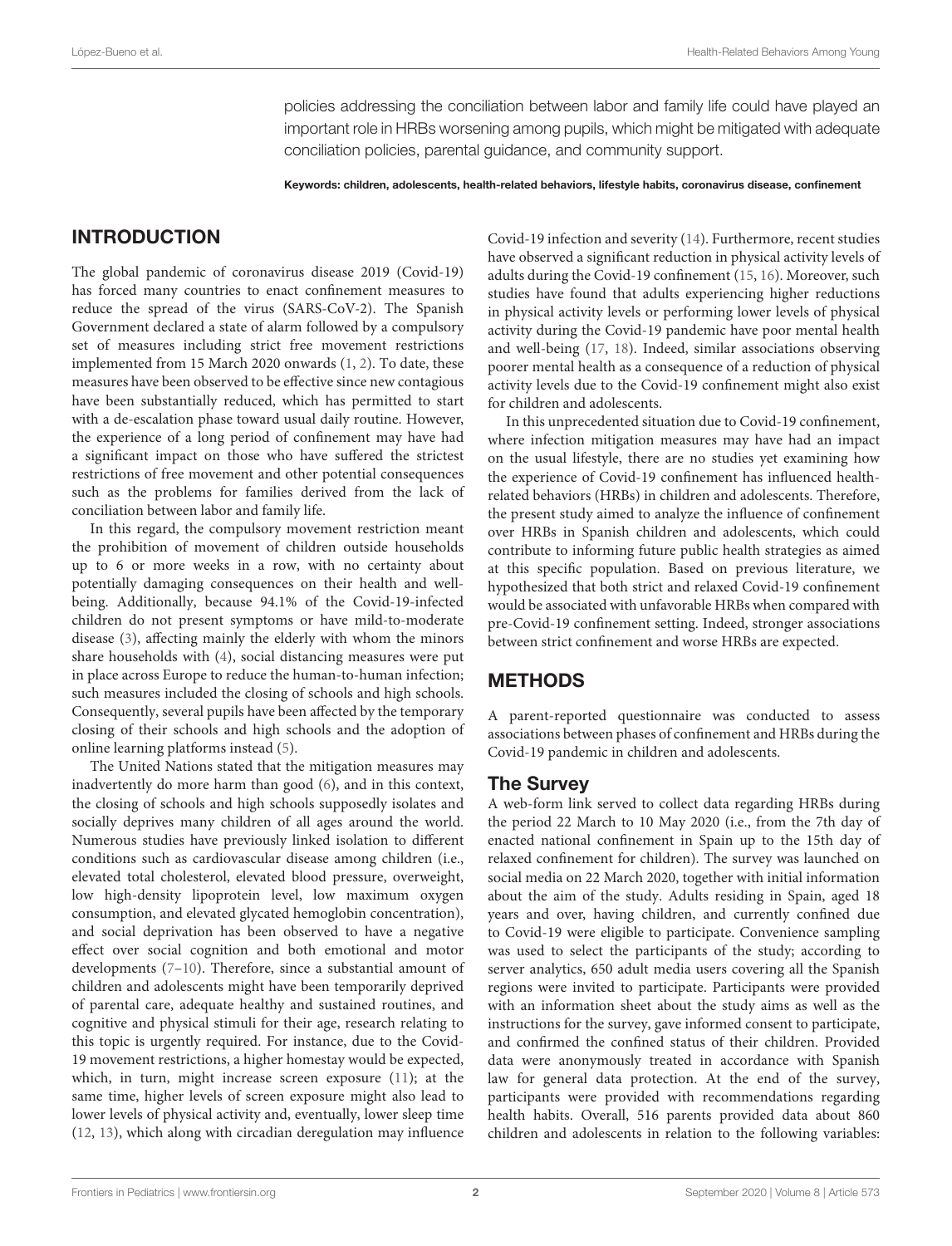age, gender, education of the parents, previous condition, number of siblings, phase of confinement, exposure to Covid-19, physical activity, screen exposure, sleep time, and fruits and vegetable consumption.

# Ethics

The study was conducted following the principles of the World Medical Declaration of Helsinki and was approved by the Ethics Committee of Research in Humans of the University of Valencia (register code 1278789). The study was reported accordingly to the Strengthening the Reporting of Observational Studies in Epidemiology statement [\(19\)](#page-9-7).

# The Phase of Confinement (Exposure)

Data from web server corresponding to the date of completing the survey served to categorize this variable into those experiencing strict confinement (i.e., those completing the questionnaire from 1 April up to 25 April) and those experiencing relaxed confinement (i.e., those completing the questionnaire from 26 April up to 10 May). These date intervals were set in accordance to the measures enacted by the Spanish Government in relation to the Covid-19 pandemic [\(1,](#page-8-0) [2\)](#page-8-1); strict confinement did not allow any free movement of minors outside the household if not for medical reasons or, in the case of those aged 15 or over, to do the shopping or take a dog for a short walk once a day, and, in any case, keeping a compulsory social distance of 1.5 m from others. On the other hand, relaxed confinement permitted minors aged below 14 years to go outside once a day for no more than an hour, accompanied by an adult, in a time band from 9:00 a.m. to 9:00 p.m. and keeping a social distance of 2 m from others. Also, minors aged 14 years joined the group of those aged 15 years or over to be allowed to do the same from that moment. Finally, from 2 May, those aged 14 years or over were permitted to do physical activity outside the household in two specific time bands (6:00 a.m. to 10:00 a.m. and 8:00 p.m. to 11:00 p.m.), whereas the time band for those aged below 14 years was restricted to 12:00 a.m. to 7:00 p.m. for activities outside the home. **[Figure 1](#page-3-0)** displays an illustration of the key dates regarding this study.

# Health-Related Behaviors (Outcome)

Outcome variables were estimated through a set of four questions included in the survey in relation to four HRBs (i.e., physical activity, screen exposure, sleep time, and fruit and vegetable consumption). The answers of the parents to the following single-item questions were used as proxy measures of their children's HRBs: "How many minutes of physical activity does your child usually perform weekly?" and answers ranging from "0" to "More than 720;" "How many hours is your child usually exposed to screens such as TV, cell phone, and tablet daily?," with possible answers ranging from "0 h" to "more than 10 h;" "How many hours does your child usually sleep daily?, with answers comprising from "<5 h" to "more than 10 h;" "How many pieces of fruit and vegetables do your child usually eat daily?, and possible answers ranging from "0" to "more than 5." These questions were asked twice to the parents; first, referred to before the confinement setting and, second, regarding the confinement setting. Single-item questions used to estimate HRBs such as physical activity have shown high reproducibility [Spearman's rank correlation coefficients  $(r = 0.72 - 0.82)$ , as well as a strong agreement when meeting physical activity guidelines (kappa  $= 0.63, 95\%$ CI 0.54–0.72) [\(20\)](#page-9-8). Also, the use of parents' selfreporting to estimate children's physical activity and sedentary time has shown significant positive associations when both were accelerometer-measured ( $p < 0.001$ ) [\(21\)](#page-9-9).

Based on current guidelines and relevant research, a corresponding health risk behavior was defined for each HRB as follows: <420 weekly minutes of physical activity (physical activity); more than 2 h of daily screen time (screen exposure); <9 daily sleep hours (sleep time); and <3 pieces of fresh fruits and vegetables a day (fruit and vegetable consumption) [\(22–](#page-9-10)[25\)](#page-9-11). For each HRB, participants were categorized into those meeting the definition of health risk behavior and those not meeting the definition of health risk behavior.

# **Covariates**

According to previous research [\(26–](#page-9-12)[28\)](#page-9-13), the present study also estimated age, gender, education of the parents, previous condition, number of siblings, and exposure to Covid-19. Responses of the parents regarding their children were categorized as follows: age [cutoff points for years were set according to current school stages in Spain: infants (3–5 years), primary (6–12 years), and secondary (13–16 years)]; education of the parents ("any of the parents holding a university degree" or "none of the parents holding a university degree"); current condition ("experiencing any physical or mental condition" or "not experiencing any physical or mental condition;" number of siblings ("having one or more siblings" or "not having any sibling"); and Covid-19 exposure ("infected with Covid-19 or close to an infected person" or "not exposed"). Finally, the previous health risk behavior of the children (i.e., meeting or not meeting the definition of health risk behavior before the Covid-19 confinement) was also considered.

# Statistical Analyses

Statistical analyses were conducted through Stata version 16.1 (StataCorp, Texas, USA). The Kołmogorov–Smirnov test served to check normality. Differences between each HRB before and during the confinement as well as between strict and relaxed confinement were respectively assessed using paired t-test and t-test between groups. Also, the effect size for these differences was checked calculating Cohen's d. Associations between type of confinement due to Covid-19 and each HRB were assessed using binomial logistic regressions adjusted for covariates, providing adjusted odds ratios (ORs) and 95% CIs for the whole sample. We also conducted stratified analyses to check associations concerning gender and age. Finally, propensity score with nearest-neighbor matching served to further check the differences between strict and relaxed confinement for each HRB. Participants with missing data in any study variable were discarded for the study ( $n = 45$ ). Levels of significance were set at  $p < 0.05$ .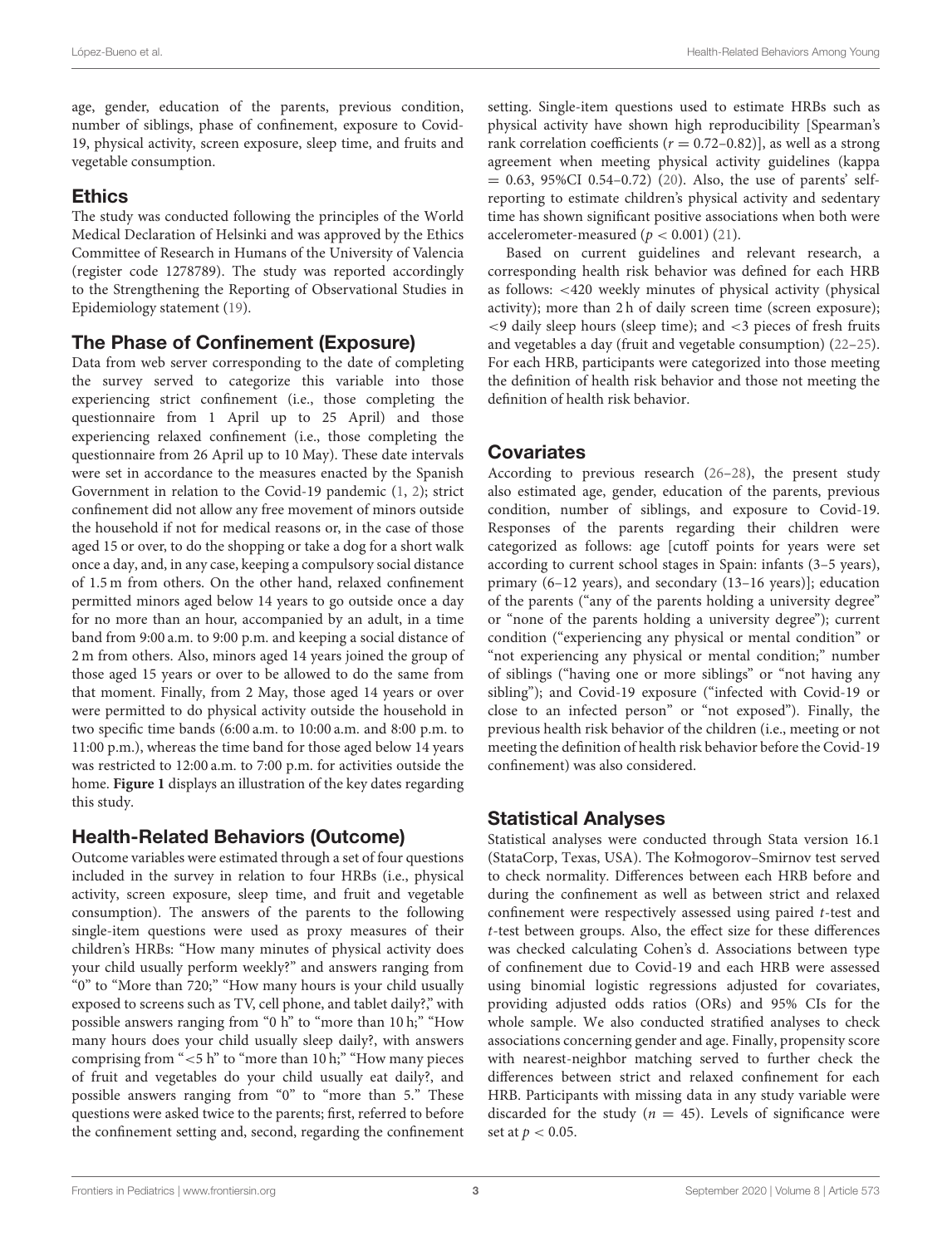

## <span id="page-3-0"></span>RESULTS

The characteristics of the sample are presented in **[Table 1](#page-4-0)**. A total of 860 children and adolescents on average aged 9.6 (SD 3.9) participated in this study. Of those, 423 (49.2%) were girls, and 611 (71.1%) were experiencing strict confinement. At the time of the questionnaire reply, 35 (4.1%) participants declared having being exposed to Covid-19 and 144 (16.7%) having a previous condition. Overall, the number of participants with siblings is 692 (80.5%), whereas that with any parent holding a university degree represents 28.8% of the sample.

**[Table 2](#page-5-0)** shows previous levels for each HRB as well as differences between before and during Covid-19 confinement. Previous physical activity levels were estimated in 198.6 (SD 180.9) weekly minutes for the whole sample; boys and younger participants reached the highest levels with 211.9 (SD 188.4) and 223.0 (SD 198.0) weekly minutes, respectively. Screen exposure was overall estimated as 2.0 (SD 1.6) daily hours; boys 2.1 (SD 1.7) and older participants reach the highest levels 2.4 (SD 1.3) for this HRB. Concerning daily sleep hours, these are estimated in 9.1 (SD 1.2) for the entire sample; the subgroup of younger participants shows the highest values for this HRB: 9.8 (SD 1.2). Finally, daily fruit and vegetable consumption is estimated in 3.2 (SD 2.0) pieces for all the participants: boys with 3.3 (SD 2.1), and those from the younger subgroup present the highest values for this HRB with 3.7 (SD 2.1) daily pieces in subgroup comparisons. Overall physical activity and all gender and age subgroups display significant reduction between before and during the confinement; the subgroup of participants aged between 6 and 12 years displays the highest reduction of weekly minutes [−120.4 (SD 159.0)]. Also, screen exposure shows a significant increase for all the participants as well as for all subgroups; the highest increase is observed for older participants who show 3.3 (SD 2.1) more daily hours. Sleep time presents significant differences only for the younger and older participant subgroups with, respectively  $-0.4$  (SD 1.8) and 0.6 (SD 1.7) daily hours. Concerning daily fruits and vegetable consumption, all the subgroups present significant reductions with the exception of the subgroup of older participants; the highest reductions are presented in the subgroup of the younger participants  $[-0.6 (SD 2.0)].$ 

**[Table 3](#page-6-0)** shows differences concerning HRBs between strict and relaxed Covid-19 confinement. Sleep time is the only HRB that shows significant differences in both overall and specific subgroups such as boys [−0.4 (SD 0.2) daily sleep hours] and participants aged between 6 and 12 years [−0.3 (SD 0.2) daily sleep hours].

Adjusted ORs for each health risk behavior during COVID-19 confinement are presented in **[Table 4](#page-7-0)**. Solely screen exposure shows significant odds reduction of health risk behavior overall (OR 0.60 95%CI 0.40–0.91) as well as in girls (OR 0.55 95%CI 0.31–0.99) and participants aged between 6 and 12 years (OR 0.26 95%CI 0.03–0.92).

Finally, **[Table 5](#page-7-1)** shows the average treatment effect on treatment (relaxed confinement participants), in which none of the HRBs present significant treatment effects.

#### **DISCUSSION**

The present study provides novel data from an unprecedented set of public health measures restricting the mobility of children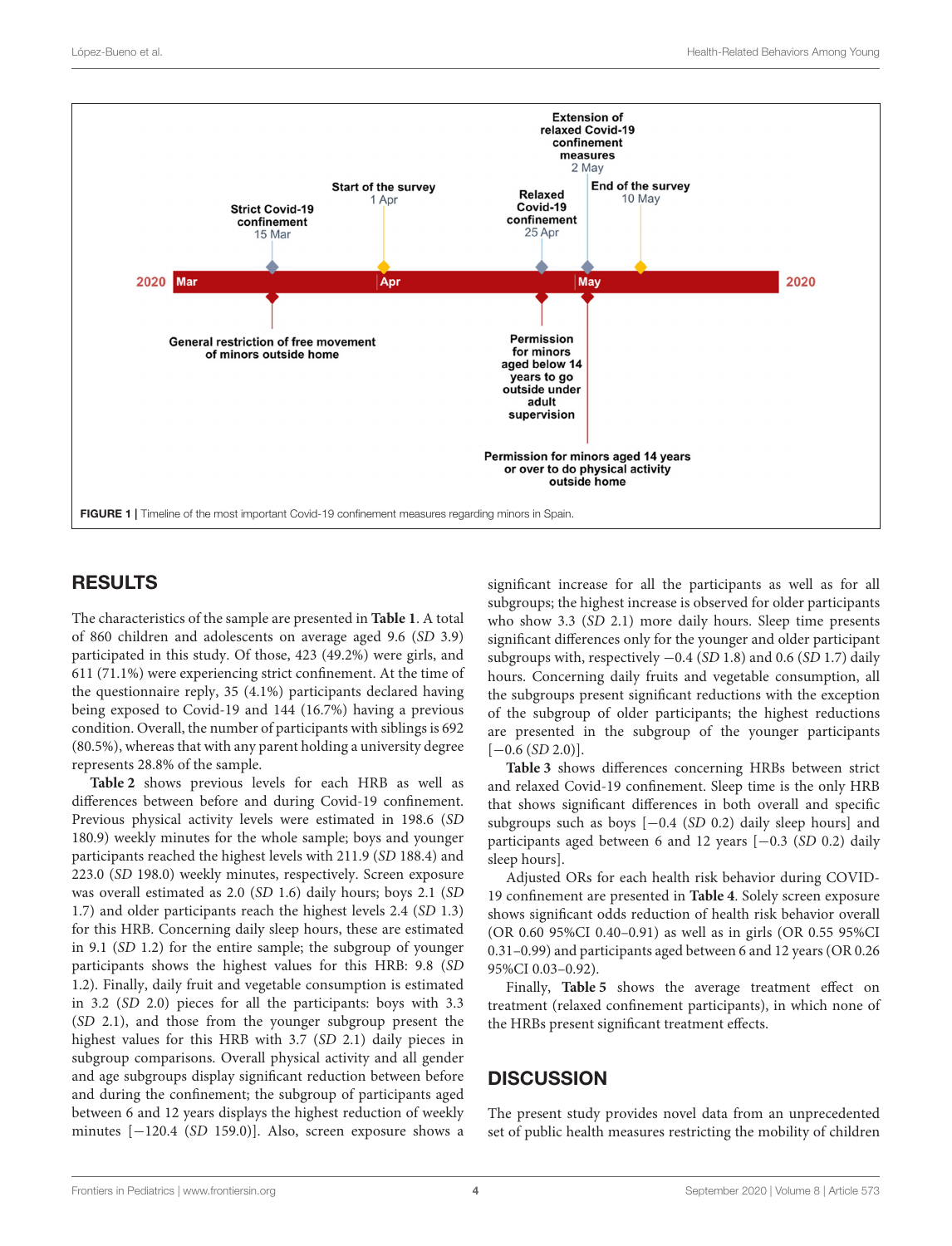#### <span id="page-4-0"></span>TABLE 1 | Characteristics of the study sample.

| $N = 860$                                 | n (%)      | Mean (SD)     |
|-------------------------------------------|------------|---------------|
| Gender                                    |            |               |
| Boys                                      | 437 (50.8) |               |
| Girls                                     | 423 (49.2) |               |
| Age                                       |            | 9.6(3.9)      |
| Confinement                               |            |               |
| Strict                                    | 611 (71.1) |               |
| Relaxed                                   | 249 (28.9) |               |
| <b>Education of the Parents</b>           |            |               |
| Holding a university degree               | 248 (28.8) |               |
| Not holding a university degree           | 612 (71.2) |               |
| <b>Siblings</b>                           |            |               |
| Yes                                       | 692 (80.5) |               |
| No                                        | 168 (19.5) |               |
| <b>Current Condition</b>                  |            |               |
| Yes                                       | 144 (16.7) |               |
| <b>No</b>                                 | 716 (83.3) |               |
| <b>Exposure to Covid-19</b>               |            |               |
| Yes                                       | 35 (4.1)   |               |
| No                                        | 825 (95.9) |               |
| <b>Physical Activity (weekly minutes)</b> |            |               |
| Before confinement                        |            | 198.6 (180.9) |
| During strict confinement                 |            | 95.5 (123.8)  |
| During relaxed confinement                |            | 97.8 (121.4)  |
| Screen Exposure (h/day)                   |            |               |
| Before confinement                        |            | 2.0(1.6)      |
| During strict confinement                 |            | 4.9(2.3)      |
| During relaxed confinement                |            | 4.8(2.3)      |
| Sleep Time (h/day)                        |            |               |
| Before confinement                        |            | 9.1(1.2)      |
| During strict confinement                 |            | 9.3(1.6)      |
| During relaxed confinement                |            | 9.0(1.7)      |
| <b>Fruit and Vegetable</b>                |            |               |
| Consumption (portion/day)                 |            |               |
| Before confinement                        |            | 3.2(2.0)      |
| During strict confinement                 |            | 3.1(2.1)      |
| During relaxed confinement                |            | 2.8(1.9)      |
|                                           |            |               |

and adolescents as a result of the Covid-19 pandemic. The most relevant finding in this study with an important sample of the Spanish child and adolescent population was that overall examined HRBs, except for sleep time, worsened with the confinement. Also, only levels and odds of health risk behavior for screen exposure significantly improved during the 1st weeks of relaxed confinement, although further analyses did not confirm such a trend. Values for physical activity, screen exposure, and fruit and vegetable consumption also worsened during the confinement in all gender and age subgroups except for  $\geq$ 13 and  $\leq$ 16 years' subgroup for the last case (i.e., fewer minutes of weekly physical activity, more hours of daily screen exposure, and less daily pieces of fruit and vegetable consumed), whereas only screen exposure improved (i.e., less time exposed to screens).

## Physical Activity

The association between social isolation and lower levels of physical activity in children was reported a few decades ago [\(29\)](#page-9-14). More recently, a reduction of physical activity (i.e., 2.30 h/week) has been found in prior research regarding confined children and adolescents due to Covid-19 [\(30\)](#page-9-15); such values were higher than those found in the present study, which observed a difference of 1.40 h/week in respect to previous confinement levels. Differences between the two studies concerning physical activity could be attributed to different sample characteristics; for instance, children from higher socioeconomic backgrounds have shown higher levels of physical activity, whereas the context of confinement might influence physical activity levels (e.g., more time confined or experiencing stricter confinement can modify ordinary levels of physical activity) [\(28](#page-9-13)[–32\)](#page-9-16). Closure of schools during both strict and relaxed confinement might play a key role in this found reduction since schools, and, particularly physical education classes provide an adequate environment to promote active behaviors among children and adolescents [\(33–](#page-9-17) [35\)](#page-9-18). Also, current research does not show evidence enough to consider the possibility that such activity behaviors could be compensated at home [\(36,](#page-9-19) [37\)](#page-9-20). Finally, because healthy habits such as active commuting to schools (i.e., walking or cycling), which has been associated with increasing overall physical activity, and reducing sedentary behaviors [\(38,](#page-9-21) [39\)](#page-9-22), have been restricted during both strict and relaxed confinement, it was difficult to expect that those physically active behaviors could be compensated at home; this might partially explain the finding of a recent study observing adolescents living in rural areas as more prone to reduce their physical activity levels during the Covid-19 pandemic when compared with their rural counterparts [\(40\)](#page-9-23). Particularly, adolescents with lower physical fitness were observed to greatly reduce their physical activity levels during the Covid-19 pandemic [\(40,](#page-9-23) [41\)](#page-9-24).

#### Screen Exposure

With higher time spent at home, it was expected that screen exposure could reach higher levels than before the Covid-19 confinement. A recent study found screen exposure to increase by 4 h/day among Italian children and adolescents during Covid-19 strict confinement [\(30\)](#page-9-15). Furthermore, online gaming and streaming activity have been observed to rise in different countries during the Covid-19 confinement [\(42\)](#page-9-25). Also, ordinary school attendance has been largely substituted by both digital homework and digital classes in Spain, which could have added more screen time to the already existing before the confinement. Particularly, mobile phones could have had a significant impact on teenagers' socialization processes and have added more screen time while confined [\(43\)](#page-9-26); the lower odds for health risk behavior observed for the  $\geq$ 13 and  $\leq$ 16 years' subgroups with the relaxed confinement could be also explained by higher opportunities to physically meet their friends. Moreover, since Spanish workers have been instructed to telework at home during the Covid-19 confinement, the use of electronic devices might have contributed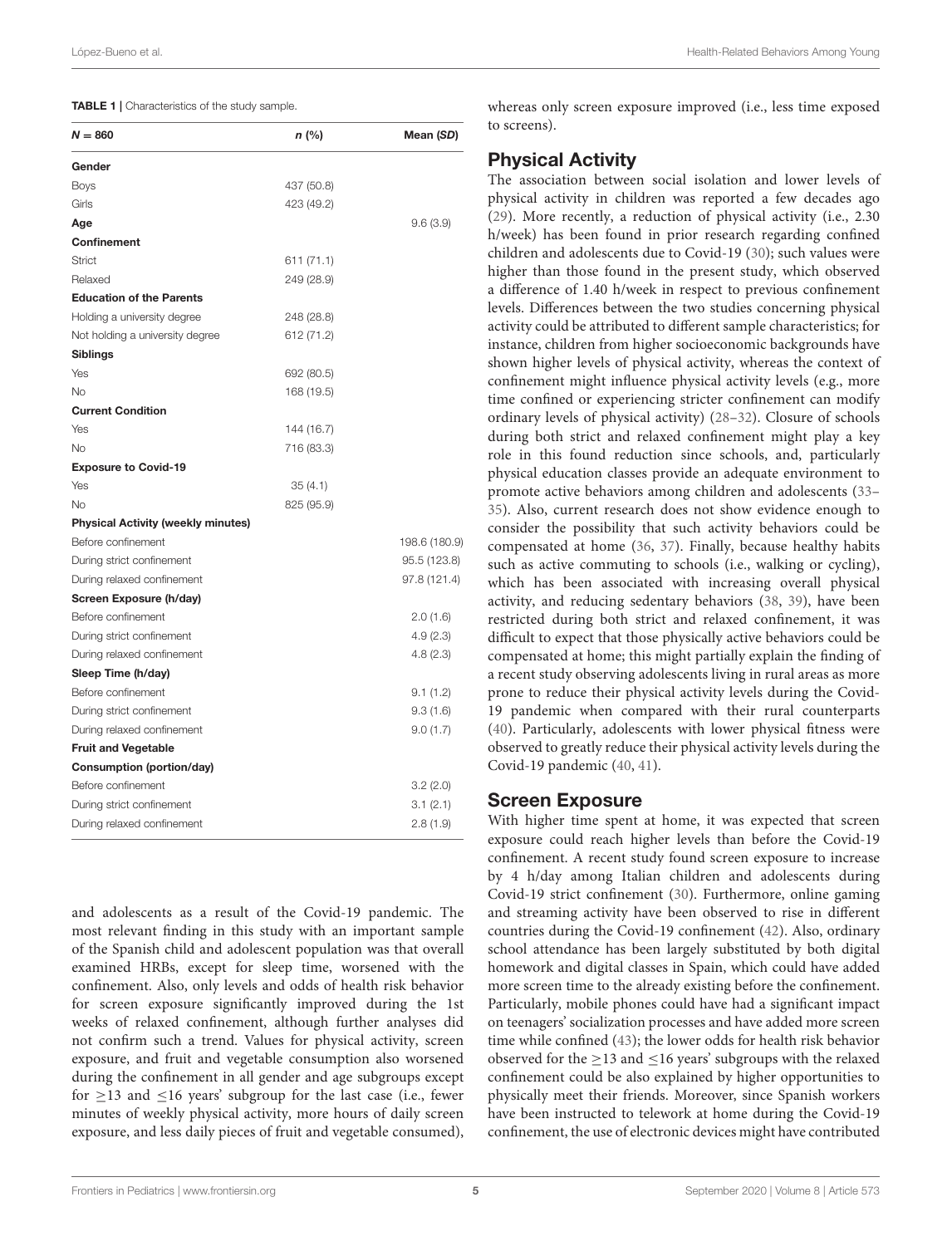<span id="page-5-0"></span>TABLE 2 | Differences regarding health-related behaviors before and during Covid-19 confinement.

|                               | $n$ (%)    | <b>Before</b><br>confinement<br>Mean (SD) | During<br>confinement<br>Mean (SD) | <b>Difference (before</b><br>and during<br>confinement) (SD) | t    | df  | p-value <sup>a</sup> | $d^{\rm b}$ |
|-------------------------------|------------|-------------------------------------------|------------------------------------|--------------------------------------------------------------|------|-----|----------------------|-------------|
| <b>Physical Activity</b>      |            |                                           |                                    |                                                              |      |     |                      |             |
| (min/week)                    |            |                                           |                                    |                                                              |      |     |                      |             |
| Overall $(n = 860)$           |            | 198.6 (180.9)                             | 96.1 (123.0)                       | $-102.5(159.6)$                                              | 18.8 | 859 | 0.0000               | 0.66        |
| Gender                        |            |                                           |                                    |                                                              |      |     |                      |             |
| <b>Boys</b>                   | 437 (50.8) | 211.9 (188.4)                             | 104.8 (130.0)                      | $-107.1(170.2)$                                              | 13.1 | 436 | 0.0000               | 0.66        |
| Girls                         | 423 (49.2) | 184.9 (172.0)                             | 87.2 (114.9)                       | $-97.7(148.0)$                                               | 13.6 | 422 | 0.0000               | 0.67        |
| Age                           |            |                                           |                                    |                                                              |      |     |                      |             |
| $\geq$ 3 and $\leq$ 5 years   | 162 (18.8) | 223.0 (198.0)                             | 131.0 (160.2)                      | $-92.0(174.0)$                                               | 6.7  | 161 | 0.0000               | 0.51        |
| $\geq$ 6 and $\leq$ 12 years  | 459 (53.4) | 209.0 (180.0)                             | 88.6 (112.4)                       | $-120.4(159.0)$                                              | 16.2 | 458 | 0.0000               | 0.80        |
| $\geq$ 13 and $\leq$ 16 years | 239 (27.8) | 162.1 (165.3)                             | 86.9 (109.3)                       | $-75.2(146.4)$                                               | 7.9  | 238 | 0.0000               | 0.54        |
| Screen Exposure (h/day)       |            |                                           |                                    |                                                              |      |     |                      |             |
| Overall $(n = 860)$           |            | 2.0(1.6)                                  | 4.9(2.3)                           | 2.9(2.1)                                                     | 39.4 | 859 | 0.0000               | 1.43        |
| Gender                        |            |                                           |                                    |                                                              |      |     |                      |             |
| Boys                          | 437 (50.8) | 2.1(1.7)                                  | 5.0(2.4)                           | 2.9(2.2)                                                     | 28.0 | 436 | 0.0000               | 1.43        |
| Girls                         | 423 (49.2) | 1.9(1.5)                                  | 4.7(2.3)                           | 2.8(2.1)                                                     | 27.7 | 422 | 0.0000               | 1.44        |
| Age                           |            |                                           |                                    |                                                              |      |     |                      |             |
| $\geq$ 3 and $\leq$ 5 years   | 162 (18.8) | 1.7(1.9)                                  | 3.9(2.0)                           | 2.2(2.4)                                                     | 11.6 | 161 | 0.0000               | 1.13        |
| $\geq$ 6 and $\leq$ 12 years  | 459 (53.4) | 1.9(1.5)                                  | 4.7(2.3)                           | 2.9(2.0)                                                     | 30.8 | 458 | 0.0000               | 1.46        |
| $\geq$ 13 and $\leq$ 16 years | 239 (27.8) | 2.4(1.3)                                  | 5.8(2.3)                           | 3.3(2.1)                                                     | 24.7 | 238 | 0.0000               | 1.74        |
| Sleep Time (h/day)            |            |                                           |                                    |                                                              |      |     |                      |             |
| Overall ( $n = 860$ )         |            | 9.1(1.2)                                  | 9.2(1.6)                           | 0.1(1.8)                                                     | 1.5  | 859 | 0.1288               | 0.06        |
| Gender                        |            |                                           |                                    |                                                              |      |     |                      |             |
| <b>Boys</b>                   | 437 (50.8) | 9.1(1.2)                                  | 9.3(1.6)                           | 0.2(1.7)                                                     | 1.9  | 436 | 0.0648               | 0.11        |
| Girls                         | 423 (49.2) | 9.1(1.2)                                  | 9.1(1.7)                           | 0.0(1.8)                                                     | 0.3  | 422 | 0.7635               | 0.02        |
| Age                           |            |                                           |                                    |                                                              |      |     |                      |             |
| $\geq$ 3 and $\leq$ 5 years   | 162 (18.8) | 9.8(1.2)                                  | 9.4(1.7)                           | $-0.4(1.8)$                                                  | 3.1  | 161 | 0.0025               | 0.30        |
| $\geq$ 6 and $\leq$ 12 years  | 459 (53.4) | 9.2(1.1)                                  | 9.2(1.6)                           | 0.0(1.7)                                                     | 0.1  | 458 | 0.9563               | 0.00        |
| $\geq$ 13 and $\leq$ 16 years | 239 (27.8) | 8.5(1.0)                                  | 9.1(1.7)                           | 0.6(1.7)                                                     | 5.4  | 238 | 0.0000               | 0.44        |
| <b>Fruit and Vegetable</b>    |            |                                           |                                    |                                                              |      |     |                      |             |
| Consumption (portion/day)     |            |                                           |                                    |                                                              |      |     |                      |             |
| Overall ( $n = 860$ )         |            | 3.2(2.0)                                  | 3.0(2.1)                           | $-0.2(1.6)$                                                  | 3.4  | 859 | 0.0007               | 0.09        |
| Gender                        |            |                                           |                                    |                                                              |      |     |                      |             |
| <b>Boys</b>                   | 437 (50.8) | 3.3(2.1)                                  | 3.1(2.2)                           | $-0.2(1.6)$                                                  | 2.3  | 436 | 0.0213               | 0.08        |
| Girls                         | 423 (49.2) | 3.1(1.9)                                  | 2.9(1.9)                           | $-0.2(1.6)$                                                  | 2.5  | 422 | 0.0125               | 0.11        |
| Age                           |            |                                           |                                    |                                                              |      |     |                      |             |
| $\geq$ 3 and $\leq$ 5 years   | 162 (18.8) | 3.7(2.1)                                  | 3.1(2.1)                           | $-0.6(2.0)$                                                  | 3.7  | 161 | 0.0003               | 0.28        |
| $\geq$ 6 and $\leq$ 12 years  | 459 (53.4) | 3.1(2.0)                                  | 2.9(2.0)                           | $-0.2(1.5)$                                                  | 2.7  | 458 | 0.0064               | 0.10        |
| $\geq$ 13 and $\leq$ 16 years | 239 (27.8) | 3.0(2.0)                                  | 3.1(2.1)                           | 0.1(1.4)                                                     | 1.1  | 238 | 0.2800               | 0.05        |

<sup>a</sup> t-paired test (before and during confinement).

<sup>b</sup> Cohen's d: small 0.20; medium 0.50; large 0.80.

to increasing children's behavior as regards exposure to screen since there is a possibility of children being influenced by their parent's behaviors regarding this issue; family environment concerning screen exposure has been observed to directly associate with children's exposure to screens [\(44\)](#page-9-27). Further, the increase of hours exposed in front of a screen observed in this study might also explain the lower levels of physical activity found since higher screen time has been previously associated with lower physical activity among Spanish adolescents [\(12\)](#page-9-0).

## Sleep Time

Because children were experiencing a change as regards their usual daily habits, it was expected to find different sleep times in this study; overall, sleep time variations are normal among children aged between 3 and 7 years [\(45\)](#page-9-28). However, contrary to expected, sleep time tended to slightly increase during the confinement, even though higher screen time and lower physical activity could have reduced sleep time since the opposite was observed in prior research with children [\(46,](#page-9-29) [47\)](#page-9-30). However,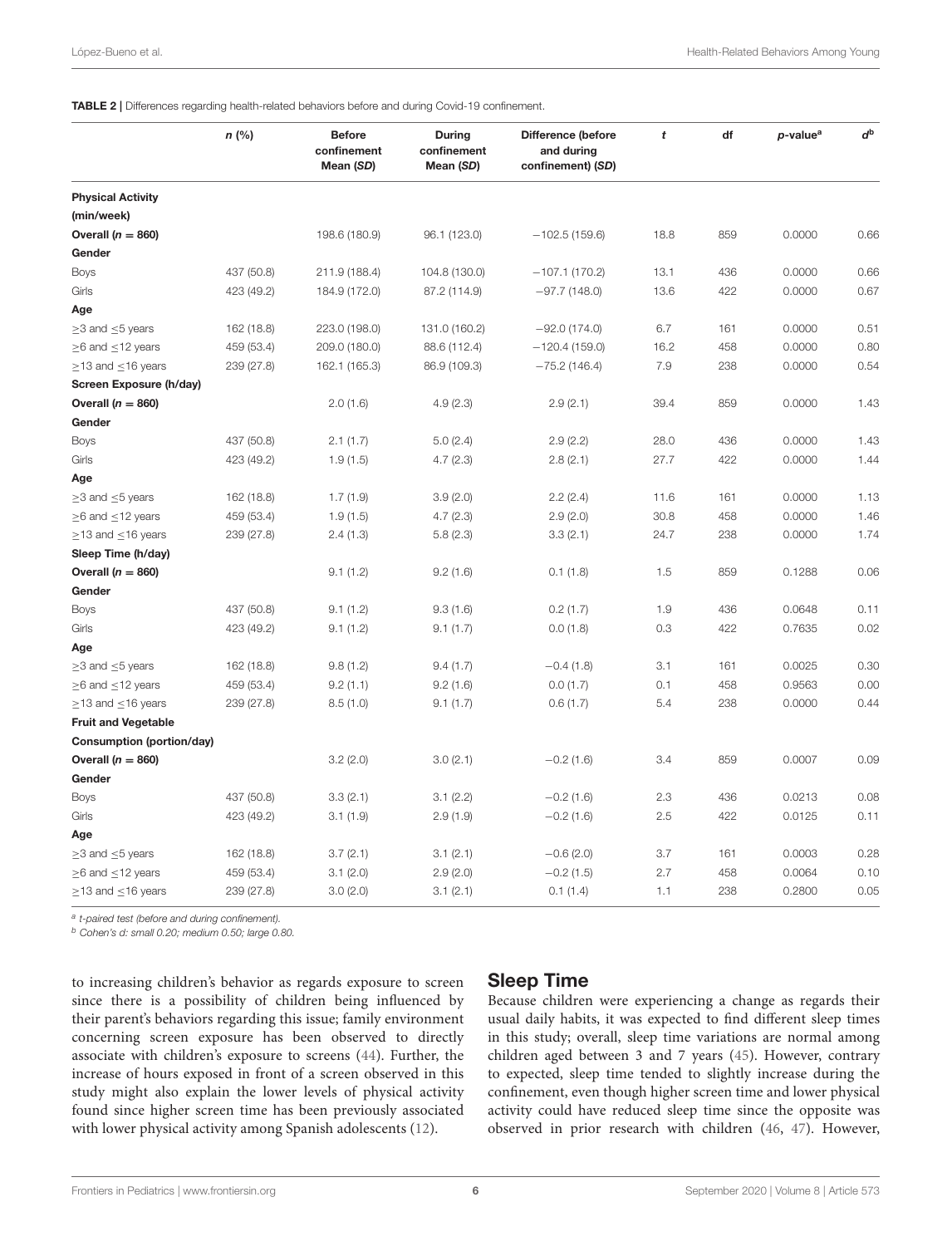<span id="page-6-0"></span>

|                               | $n$ (%)    | <b>Strict</b><br>confinement<br>Mean (SD) | Relaxed<br>confinement<br>Mean (SD) | Difference (strict<br>and relaxed<br>confinement) (SD) | t   | df  | p-value <sup>a</sup> | $d^{\rm b}$ |
|-------------------------------|------------|-------------------------------------------|-------------------------------------|--------------------------------------------------------|-----|-----|----------------------|-------------|
| <b>Physical Activity</b>      |            |                                           |                                     |                                                        |     |     |                      |             |
| (minutes/week)                |            |                                           |                                     |                                                        |     |     |                      |             |
| Overall $(n = 860)$           |            | 95.5 (123.8)                              | 97.8 (121.4)                        | 2.3(9.3)                                               | 0.2 | 858 | 0.8051               | 0.02        |
| Gender                        |            |                                           |                                     |                                                        |     |     |                      |             |
| <b>Boys</b>                   | 437 (50.8) | 103.8 (130.0)                             | 107.4 (130.6)                       | 3.6(13.7)                                              | 0.2 | 435 | 0.7924               | 0.03        |
| Girls                         | 423 (49.2) | 86.9 (116.7)                              | 87.9 (110.8)                        | 1.0(12.3)                                              | 0.1 | 421 | 0.9341               | 0.01        |
| Age                           |            |                                           |                                     |                                                        |     |     |                      |             |
| $\geq$ 3 and $\leq$ 5 years   | 162 (18.8) | 119.8 (148.0)                             | 156.2 (183.7)                       | 36.4 (27.2)                                            | 1.3 | 160 | 0.1826               | 0.23        |
| $\geq$ 6 and $\leq$ 12 years  | 459 (53.4) | 90.2 (119.9)                              | 84.9 (93.2)                         | $-5.3(11.4)$                                           | 0.5 | 457 | 0.6414               | 0.05        |
| $\geq$ 13 and $\leq$ 16 years | 239 (27.8) | 89.6 (113.0)                              | 78.8 (99.5)                         | $-10.8(16.3)$                                          | 0.7 | 237 | 0.5098               | 0.10        |
| Screen Exposure (h/day)       |            |                                           |                                     |                                                        |     |     |                      |             |
| Overall                       |            | 4.9(2.3)                                  | 4.8(2.3)                            | 0.1(0.2)                                               | 0.8 | 858 | 0.4345               | 0.06        |
| Gender                        |            |                                           |                                     |                                                        |     |     |                      |             |
| Boys                          | 437 (50.8) | 5.1(2.4)                                  | 4.8(2.3)                            | $-0.3(0.2)$                                            | 1.2 | 435 | 0.2075               | 0.13        |
| Girls                         | 423 (49.2) | 4.7(2.3)                                  | 4.7(2.4)                            | 0.0(0.2)                                               | 0.2 | 421 | 0.8478               | 0.02        |
| Age                           |            |                                           |                                     |                                                        |     |     |                      |             |
| $\geq$ 3 and $\leq$ 5 years   | 162 (18.8) | 4.0(1.9)                                  | 3.9(2.2)                            | $-0.1(0.3)$                                            | 0.3 | 160 | 0.7290               | 0.06        |
| $\geq$ 6 and $\leq$ 12 years  | 459 (53.4) | 4.7(2.3)                                  | 4.8(2.3)                            | 0.1(0.2)                                               | 0.4 | 457 | 0.6543               | 0.05        |
| $\geq$ 13 and $\leq$ 16 years | 239 (27.8) | 5.9(2.3)                                  | 5.4(2.4)                            | $-0.4(0.3)$                                            | 1.2 | 237 | 0.2315               | 0.18        |
| Sleep Time (h/day)            |            |                                           |                                     |                                                        |     |     |                      |             |
| Overall                       |            | 9.3(1.6)                                  | 9.0(1.7)                            | $-0.3(0.1)$                                            | 2.3 | 858 | 0.0209               | 0.17        |
| Gender                        |            |                                           |                                     |                                                        |     |     |                      |             |
| Boys                          | 437 (50.8) | 9.4(1.6)                                  | 9.0(1.6)                            | $-0.4(0.2)$                                            | 2.2 | 435 | 0.0255               | 0.23        |
| Girls                         | 423 (49.2) | 9.2(1.6)                                  | 9.0(1.8)                            | $-0.2(0.2)$                                            | 1.0 | 421 | 0.2956               | 0.11        |
| Age                           |            |                                           |                                     |                                                        |     |     |                      |             |
| $\geq$ 3 and $\leq$ 5 years   | 162 (18.8) | 9.5(1.6)                                  | 9.2(1.8)                            | $-0.3(0.3)$                                            | 0.9 | 160 | 0.3715               | 0.15        |
| $\geq$ 6 and $\leq$ 12 years  | 459 (53.4) | 9.3(1.6)                                  | 9.0(1.7)                            | $-0.3(0.2)$                                            | 2.1 | 457 | 0.0350               | 0.21        |
| $\geq$ 13 and $\leq$ 16 years | 239 (27.8) | 9.2(1.6)                                  | 9.0(1.8)                            | $-0.2(0.2)$                                            | 0.8 | 237 | 0.4010               | 0.13        |
| <b>Fruit and Vegetable</b>    |            |                                           |                                     |                                                        |     |     |                      |             |
| Consumption (portion/day)     |            |                                           |                                     |                                                        |     |     |                      |             |
| Overall                       |            | 3.1(2.1)                                  | 2.8(1.9)                            | $-0.2(0.2)$                                            | 1.6 | 858 | 0.1127               | 0.12        |
| Gender                        |            |                                           |                                     |                                                        |     |     |                      |             |
| <b>Boys</b>                   | 437 (50.8) | 3.2(2.3)                                  | 2.9(1.9)                            | $-0.3(0.2)$                                            | 1.4 | 435 | 0.1554               | 0.15        |
| Girls                         | 423 (49.2) | 2.9(1.9)                                  | 2.8(2.0)                            | $-0.2(0.2)$                                            | 0.8 | 421 | 0.4356               | 0.08        |
| Age                           |            |                                           |                                     |                                                        |     |     |                      |             |
| $\geq$ 3 and $\leq$ 5 years   | 162 (18.8) | 3.2(2.0)                                  | 3.1(2.4)                            | $-0.1(0.4)$                                            | 0.2 | 160 | 0.8463               | 0.03        |
| $\geq$ 6 and $\leq$ 12 years  | 459 (53.4) | 3.0(2.1)                                  | 2.7(1.8)                            | $-0.3(0.2)$                                            | 1.3 | 457 | 0.2073               | 0.13        |
| $\geq$ 13 and $\leq$ 16 years | 239 (27.8) | 3.2(2.2)                                  | 2.8(1.9)                            | $-0.3(0.3)$                                            | 1.1 | 237 | 0.2828               | 0.16        |

at-test between groups (strict and relaxed confinement).

<sup>b</sup>Cohen's d: small 0.20; medium 0.50; large 0.80.

Bold values mean significant values ( $p < 0.05$ ).

this increase was similar to what was found in another study among Italian children and adolescents during the Covid-19 confinement [\(30\)](#page-9-15); thus, this situation might have contributed to reinforcing timetables, which, in turn, might have been useful to mitigate potential detrimental effects over adequate sleep time [\(48\)](#page-9-31). In contrast, a recent study among French adults found that 47% reported a decrease in sleep quality during quarantine, with sleep reduction being the most associated factor [\(49\)](#page-10-0).

# Fruit and Vegetable Consumption

There is no prior evidence on how Covid-19 confinement might have influenced eating habits as regards fruits and vegetables among children and adolescents. Interestingly, our study found an important significant reduction of fruit and vegetable consumption during the Covid-19 confinement for the subgroup of children aged between 3 and 5 years. A possible explanation for this finding might be related to difficulties balancing family and working life since many parents have had to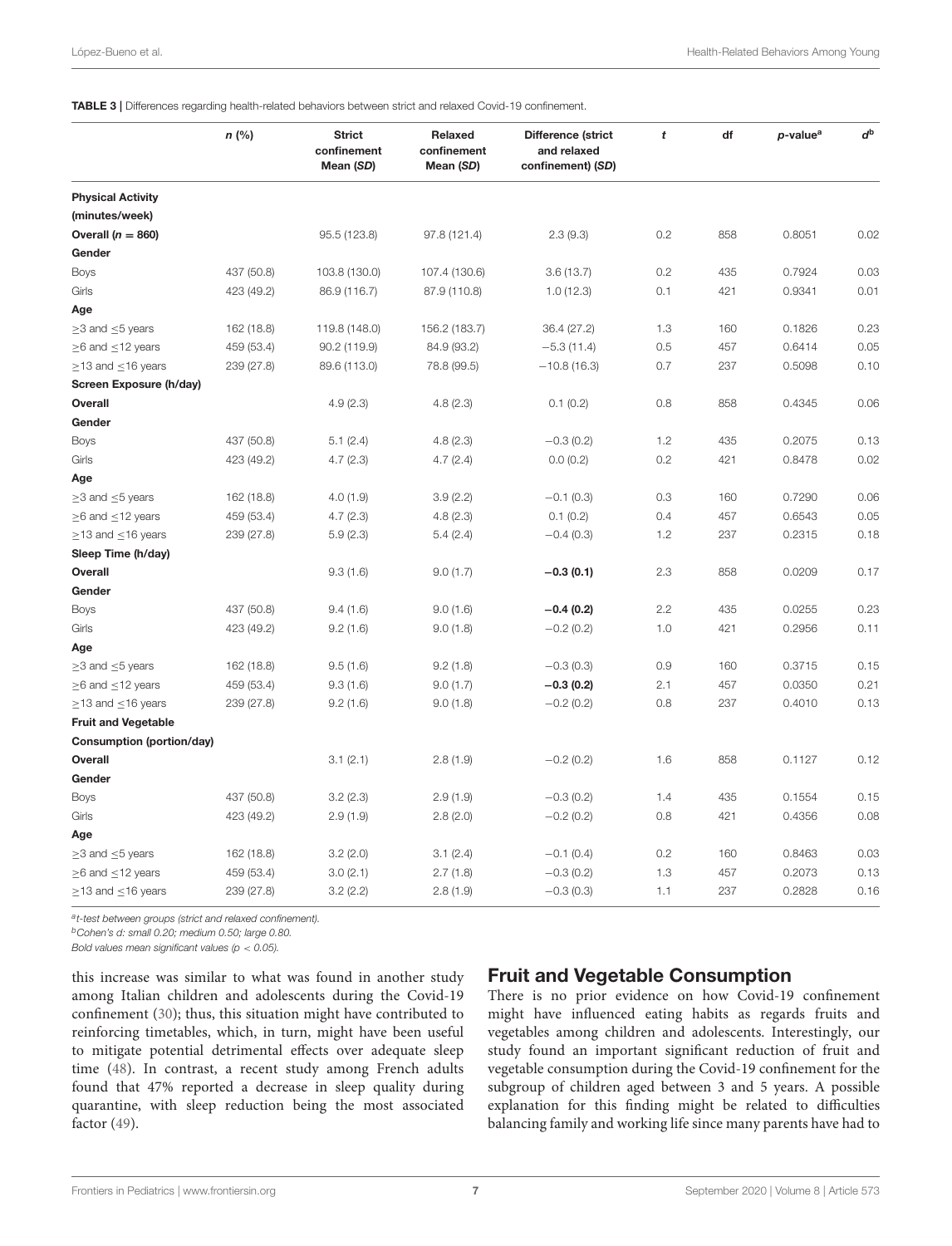| $n = 860$                     | Confinement | n (%)      | Physical activity       |                      |                     | Screen exposure        | Sleep time          |                      |                     | Fruits and vegetable consumption |
|-------------------------------|-------------|------------|-------------------------|----------------------|---------------------|------------------------|---------------------|----------------------|---------------------|----------------------------------|
|                               |             |            | Model 1ª                | Model 2 <sup>b</sup> | Model 1ª            | Model 2 <sup>b</sup>   | Model 1ª            | Model 2 <sup>b</sup> | Model 1ª            | Model 2 <sup>b</sup>             |
| ₹                             | Strict      | 611 (71.1) |                         |                      |                     |                        |                     |                      |                     |                                  |
|                               | Relaxed     | 249 (29.0) | $0.98(0.50 - 1.92)$     | $0.72(0.34 - 1.54)$  | 0.66 (0.44-0.99)    | $0.60$ $(0.40 - 0.91)$ | $1.40(1.03 - 1.93)$ | $1.31 (0.95 - 1.81)$ | $1.13(0.77 - 1.66)$ | $0.79(0.46 - 1.36)$              |
| Gender                        |             |            |                         |                      |                     |                        |                     |                      |                     |                                  |
| <b>Boys</b>                   | Strict      | 311 (71.2) |                         |                      |                     |                        |                     |                      |                     |                                  |
|                               | Relaxed     | 126 (28.8) | $1.04(0.44 - 2.42)$     | $0.78(0.30 - 2.03)$  | $0.66(0.36 - 1.20)$ | $0.63(0.34 - 1.19)$    | $1.34(0.86 - 2.11)$ | $1.30(0.81 - 2.09)$  | $0.93(0.56 - 1.56)$ | $0.60(0.28 - 1.28)$              |
| Girls                         | Strict      | 300 (70.9) |                         |                      |                     |                        |                     |                      |                     |                                  |
|                               | Relaxed     | 123 (29.1) | $0.85(0.28 - 2.60)$     | $0.74(0.20 - 2.71)$  | $0.66(0.38 - 1.14)$ | $0.55(0.31 - 0.99)$    | $1.47(0.95 - 2.28)$ | $1.31(0.83 - 2.05)$  | $1.42(0.80 - 2.54)$ | $1.03(0.47 - 2.28)$              |
| Age                           |             |            |                         |                      |                     |                        |                     |                      |                     |                                  |
| ≥3 and <5 years               | Strict      | 112(69.1)  |                         |                      |                     |                        |                     |                      |                     |                                  |
|                               | Relaxed     | 50 (30.9)  | $0.51(0.19 - 1.39)$     | $0.36(0.11 - 1.22)$  | $0.60(0.29 - 1.27)$ | $0.57(0.26 - 1.23)$    | $1.17(0.55 - 2.49)$ | $1.02(0.46 - 2.62)$  | $0.97(0.43 - 2.17)$ | $1.10(0.28 - 4.29)$              |
| $\geq 6$ and $\leq 12$ years  | Strict      | 320 (69.7) |                         |                      |                     |                        |                     |                      |                     |                                  |
|                               | Relaxed     | 139 (30.3) | $2.10(0.57 - 7.17)$     | $1.10(0.26 - 4.39)$  | $0.81(0.48 - 1.38)$ | $0.78(0.45 - 1.36)$    | $1.38(0.90 - 2.11)$ | $1.25(0.80 - 1.93)$  | $1.36(0.79 - 2.32)$ | $0.90(0.44 - 1.84)$              |
| $\geq$ 13 and $\leq$ 16 years | Strict      | 179 (74.9) |                         |                      |                     |                        |                     |                      |                     |                                  |
|                               | Relaxed     | 60 (25.1)  | ၐ<br>$1.05(0.20 - 5.4)$ | $0.66(0.11 - 4.16)$  | $0.31(0.09 - 0.99)$ | 0.26 (0.03-0.92)       | $1.62(0.88 - 2.96)$ | 1.60 (0.86-2.98)     | $0.92(0.44 - 1.94)$ | $0.31(0.09 - 1.05)$              |

<span id="page-7-1"></span>TABLE 5 | Differences between relaxed confinement and strict confinement for each health-related behavior.

| <b>Health-related behavior</b>                    | <b>ATT</b>     |         |                 |       |  |
|---------------------------------------------------|----------------|---------|-----------------|-------|--|
|                                                   | <b>Treated</b> | Control | Difference (SD) | р     |  |
| Physical activity (min/week)                      | 97.8           | 90.0    | 7.8(9.5)        | 0.393 |  |
| Screen exposure (h/day)                           | 4.8            | 4.9     | $-0.1(0.2)$     | 0.464 |  |
| Sleep time (h/day)                                | 9.0            | 9.1     | $-0.1(0.2)$     | 0.270 |  |
| Fruits and vegetable<br>consumption (portion/day) | 2.8            | 3.1     | $-0.3(0.2)$     | 0.105 |  |

ATT, average treatment effect on treated calculated as a difference for each health-related behavior between the relaxed confinement (treated) and strict confinement (control); difference, treated—controls; SD, standard deviation.

telework while taking care of their children during the Covid-19 pandemic; this situation might have led to poorer eating habits, particularly among those children potentially less independent (i.e., younger children). Similarly, a study with Italian children and adolescents confined due to Covid-19 pandemic showed higher red meat, potato chip, and sugary drink consumption [\(30\)](#page-9-15), which suggests that, as observed in the present study, eating habits overall might have worsened during the confinement. In contrast, a recent survey among 600 Spanish adults reported that most of the participants maintained vegetable and fruit consumption during the first 5 confinement weeks, although these results might have changed after the whole confinement period [\(50\)](#page-10-1). Also, lower food away from home consumption was linked to changes in diet quality (i.e., less added sugars and added fats, and more fiber consumption) [\(51\)](#page-10-2), although, for this specific and unprecedented context differences regarding usual eating habits and socioeconomic family status (i.e., higher family socioeconomic status usually lead to healthier eating habits), self-regulating behaviors and knowledge might play an important role [\(52\)](#page-10-3). Also, school canteen deprivation could influence the fruit and vegetable consumption since that has observed to worsen healthy habits concerning diet [\(53\)](#page-10-4). Besides, since the likelihood of eating at convenience during Covid-19 confinement might have increased, that could have contributed to maintaining similar levels of fruit and vegetable consumption during this period as the active choice could benefit this behavior among children [\(54\)](#page-10-5).

Overall, both parental guidance and example can strongly influence children's and adolescent behaviors regarding diet, screen, and physical activity habits [\(55,](#page-10-6) [56\)](#page-10-7), which, in turn, could be also influenced by socioeconomic variables such as education and income (i.e., higher education or higher income may lead to healthier HRB) [\(52,](#page-10-3) [57\)](#page-10-8). Health complications for children and adolescents derived from prolonged confinement or repeated viruses' outbreaks might comprise a higher fat percentage, lower bone mineral density, lower motor competence, higher blood pressure, and higher socio-emotional behavior problems later, among others [\(58–](#page-10-9)[63\)](#page-10-10). Therefore, further research examining longitudinal consequences of confinement over objectively assessed health behaviors (e.g., use of accelerometers for estimating physical activity) would contribute to better understand the reasons for changes in

Bold values mean significant values (p < 0.05).

significant values

values mean

Bold

<span id="page-7-0"></span> $< 0.05$ ). ė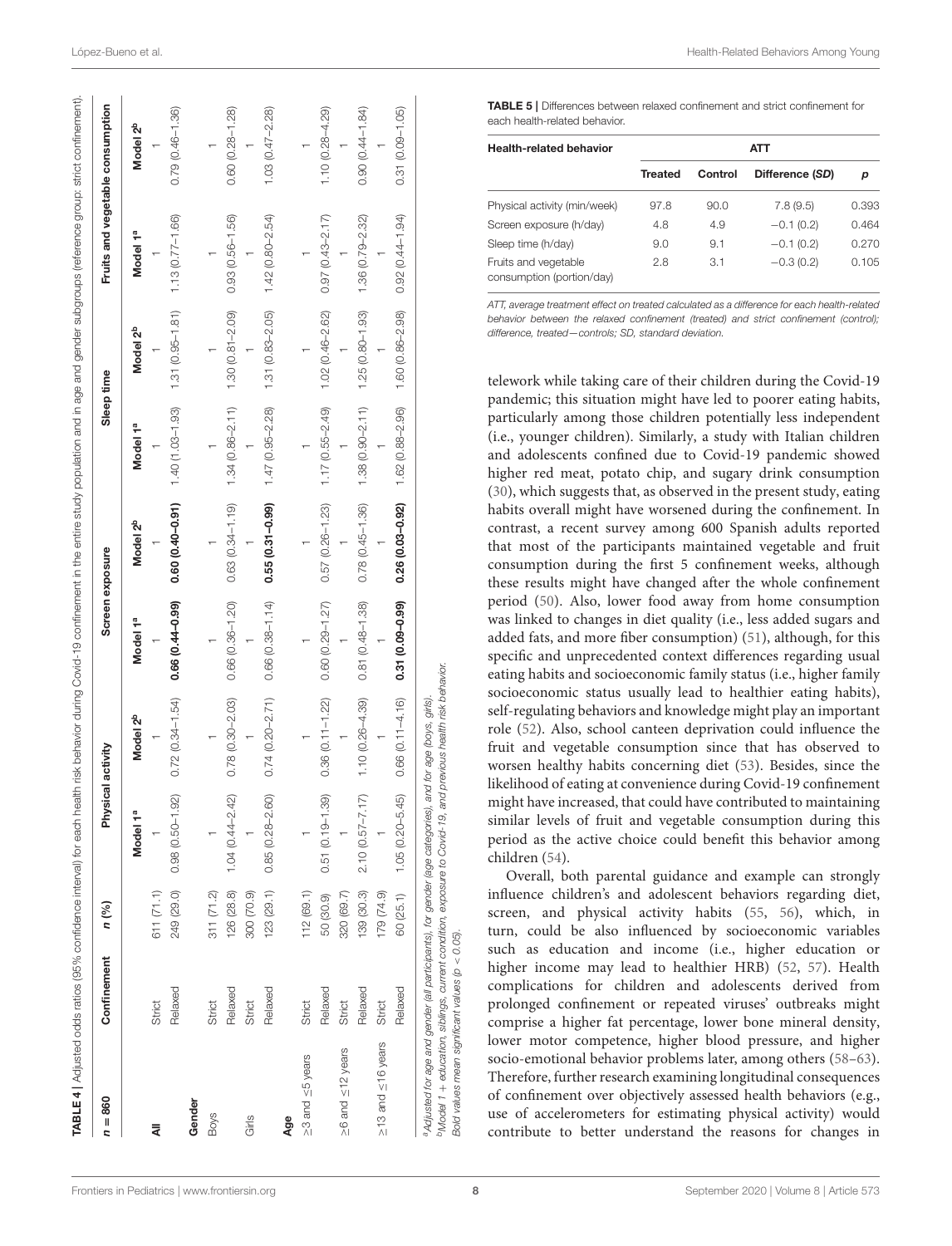HRBs as well as to define better strategies aimed at vulnerable populations such as children and adolescents; also, the study of adaptive patterns for HRBs as those observed for adults during the Covid-19 confinement could contribute to better understand the nature and severity of these changes [\(28\)](#page-9-13).

#### Strengths and Limitations

Strengths of the current study consist of examining a large and well-disseminated sample of Spanish children and adolescents (i.e., participants from all the Spanish regions), and the analysis of an important set of control variables such as previous health conditions or exposure to Covid-19 in the referred time. Besides, the trends for specific HRBs such as physical activity or screen exposure remain consistent overall as well as in subgroup analyses. On the other hand, an important limitation of this study was self-reported data by parents, which may lead to recall bias; as suggested by Thorn et al. [\(64\)](#page-10-11) outcomes such as physical activity, screen, and diet reported by children possibly lead to different estimations as regards their parents. Owing to their brevity, single-item questions have been recommended to apply in specific contexts of illness and frailty [\(65\)](#page-10-12); thereby, the authors decided to use it in this specific context of confinement due to Covid-19 pandemic even though these specific questions were not specifically validated. Also, the convenience sampling method used to recruit participants might lead to a selection bias, which, in turn, could have shown a biased estimation of the study variables concerning the study population; thus, interpretation of the results of this study should be made in the light of this information. Further, the wide age range used for this study hampers generalizations on populations of children of a specific age. Last, the observational design of the study does not allow us to infer any causality.

# **CONCLUSION**

The results found in the present study suggest that Covid-19 confinement substantially reduced physical activity levels,

## **REFERENCES**

- <span id="page-8-0"></span>1. de España G. Real Decreto 463/2020, de 14 de marzo, por el que se declara el estado de alarma para la gestión de la situación de crisis sanitaria ocasionada por el COVID-19. (2020). Available online at: [https://www.boe.es/buscar/doc.](https://www.boe.es/buscar/doc.php?id=BOE-A-2020-3692) [php?id=BOE-A-2020-3692](https://www.boe.es/buscar/doc.php?id=BOE-A-2020-3692) (accessed May 22, 2020).
- <span id="page-8-1"></span>2. de España G. Prórroga del estado de alarma; (2020). Available online at: [https://www.lamoncloa.gob.es/consejodeministros/Paginas/enlaces/050520](https://www.lamoncloa.gob.es/consejodeministros/Paginas/enlaces/050520-enlaceprorroga.aspx) [enlaceprorroga.aspx](https://www.lamoncloa.gob.es/consejodeministros/Paginas/enlaces/050520-enlaceprorroga.aspx) (accessed May 22, 2020).
- <span id="page-8-2"></span>3. Ong JSM, Tosoni A, Kim YJ, Kissoon N, Murthy S. Coronavirus disease 2019 in critically ill children: a narrative review of the literature. Pediatr Crit Care Med. (2020) 21:622–6. doi: [10.1097/PCC.0000000000002376](https://doi.org/10.1097/PCC.0000000000002376)
- <span id="page-8-3"></span>4. Di Lorenzo G, Di Trolio R. Coronavirus disease (COVID-19) in Italy : analysis of risk factors and proposed remedial measures. Front Med (Lausanne). (2020) 7:23–6. doi: [10.3389/fmed.2020.00140](https://doi.org/10.3389/fmed.2020.00140)
- <span id="page-8-4"></span>5. Viner RM, Russell SJ, Croker H, Packer J, Ward J, Standsfield J, et al. School closure and management practices during coronavirus outbreaks including COVID-19 : a rapid systematic review. Lancet Child Adolesc Heal. (2020) 4:397–404. doi: [10.1016/S2352-4642\(20\)30095-X](https://doi.org/10.1016/S2352-4642(20)30095-X)

increased both screen exposure and sleep time, and reduced fruit and vegetable consumption; thus, most of HRBs worsen among a sample of Spanish children and adolescents. Also, the 1st weeks of confinement did not seem to significantly improve HRBs, except sleep time. Restrictive mobility measures with the closure of schools and high schools could have played an important role in this HRB worsening, which could be mitigated with policies for labor and family time conciliation, parental guidance, and community support.

# DATA AVAILABILITY STATEMENT

The raw data supporting the conclusions of this article will be made available by the authors, without undue reservation.

# ETHICS STATEMENT

The studies involving human participants were reviewed and approved by Ethics Committee of Research in Humans of the University of Valencia. Written informed consent to participate in this study was provided by the participants' legal guardian/next of kin.

# AUTHOR CONTRIBUTIONS

RL-B, GL-S, AG-S, IG, LS, and JC contributed to the conception and design of the study. RL-B organized the database and wrote the first draft of the manuscript. RL-B and LS performed the statistical analysis. JC, AG-S, LS, IG, MT, and JAC wrote sections of the manuscript. All authors contributed to the article and approved the submitted version.

## ACKNOWLEDGMENTS

The authors thank the participants for their contribution to the study.

- <span id="page-8-5"></span>6. World Health Organization (WHO). The Impact of COVID-19 on Children. Geneva. (2020). Avaliable online at: [https://unsdg.un.org/sites/default/files/](https://unsdg.un.org/sites/default/files/2020-04/160420_Covid_Children_Policy_Brief.pdf) [2020-04/160420\\_Covid\\_Children\\_Policy\\_Brief.pdf](https://unsdg.un.org/sites/default/files/2020-04/160420_Covid_Children_Policy_Brief.pdf) (accessed May 24, 2020).
- <span id="page-8-6"></span>7. Caspi A, Harrington HL, Moffitt TE, Milne BJ, Poulton R. Socially isolated children 20 years later: risk of cardiovascular disease. Arch Pediatr Adolesc Med. (2006) 8:805–11. doi: [10.1001/archpedi.160.8.805](https://doi.org/10.1001/archpedi.160.8.805)
- 8. Bick J, Luyster R, Fox NA, Zeanah CH, Nelson CA. Effects of early institutionalization on emotion processing in 12-year-old youth. Dev Psychopathol. (2017) 29:1749–61. doi: [10.1017/S0954579417001377](https://doi.org/10.1017/S0954579417001377)
- 9. Levin AR, Zeanah CH, Fox NA, Nelson CA. Motor outcomes in children exposed to early psychosocial deprivation. J Pediatr. (2014) 164:123–9.e1. doi: [10.1016/j.jpeds.2013.09.026](https://doi.org/10.1016/j.jpeds.2013.09.026)
- <span id="page-8-7"></span>10. Young A, Luyster RJ, Fox NA, Zeanah CH, Nelson CA. The effects of early institutionalization on emotional face processing: evidence for sparing via an experience-dependent mechanism. Br J Dev Psychol. (2017) 35:439–53. doi: [10.1111/bjdp.12185](https://doi.org/10.1111/bjdp.12185)
- <span id="page-8-8"></span>11. Haycraft E, Sherar LB, Griffiths P, Biddle SJH, Pearson N. Screen-time during the after-school period: a contextual perspective. Prev Med Rep. (2020) 19:101116. doi: [10.1016/j.pmedr.2020.101116](https://doi.org/10.1016/j.pmedr.2020.101116)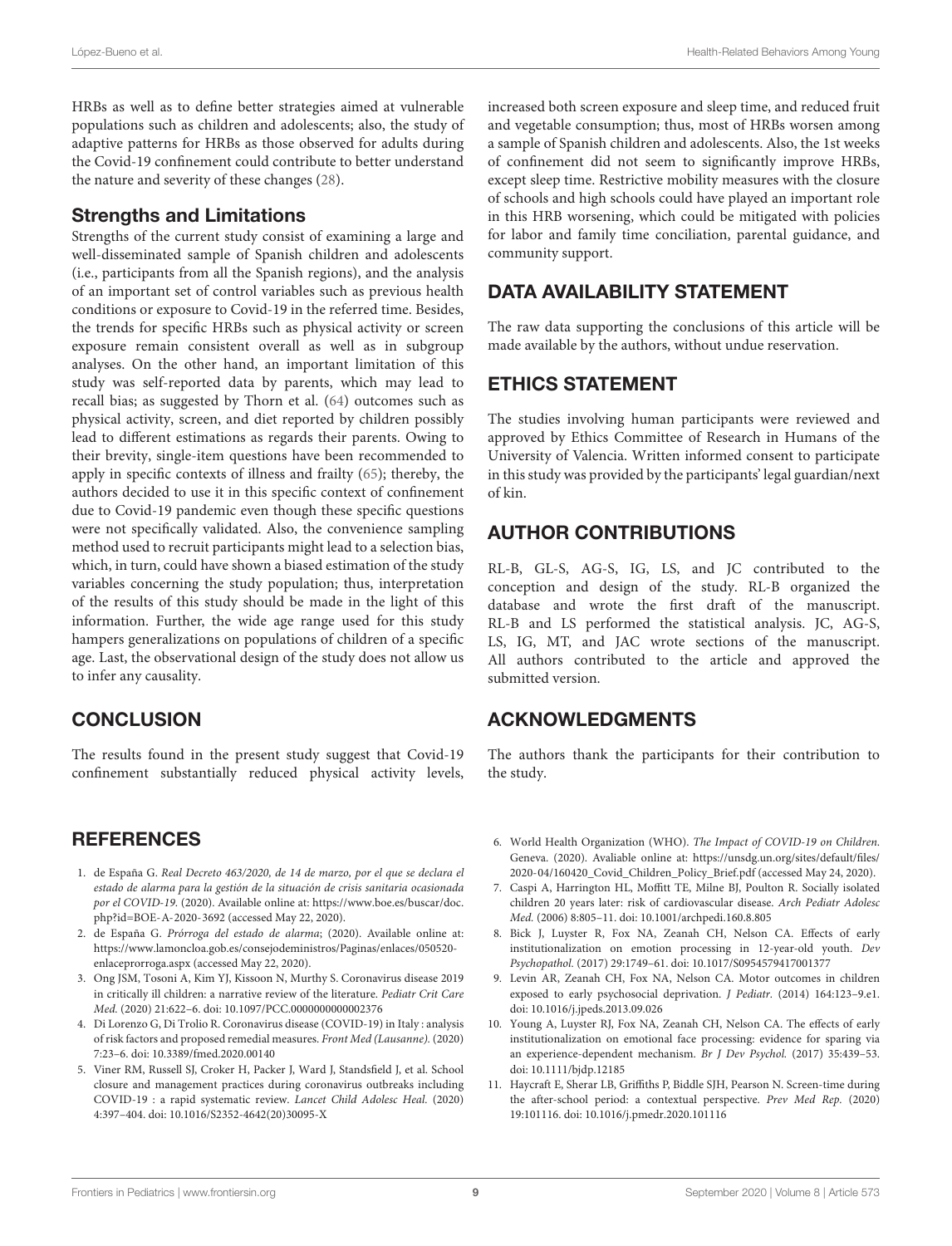- <span id="page-9-0"></span>12. Serrano-Sanchez JA, Martí-Trujillo S, Lera-Navarro A, Dorado-García C, González-Henríquez JJ, Sanchís-Moysi J. Associations between screen time and physical activity among Spanish adolescents. PLoS ONE. (2011) 6:e24453. doi: [10.1371/journal.pone.0024453](https://doi.org/10.1371/journal.pone.0024453)
- <span id="page-9-1"></span>13. Khan MKA, Chu YL, Kirk SFL, Veugelers PJ. Are sleep duration and sleep quality associated with diet quality, physical activity, and body weight status? a population-based study of Canadian children. Can J Public Heal. (2015) 106:e277–82. doi: [10.17269/CJPH.106.4892](https://doi.org/10.17269/CJPH.106.4892)
- <span id="page-9-2"></span>14. Meira E, Cruz M, Miyazawa M, Gozal D. Putative contributions of circadian clock and sleep in the context of SARS-CoV-2 infection. Eur Respir J. (2020) 55:2001023. doi: [10.1183/13993003.01023-2020](https://doi.org/10.1183/13993003.01023-2020)
- <span id="page-9-3"></span>15. Giustino V, Parroco AM, Gennaro A, Musumeci G, Palma A, Battaglia G. Physical activity levels and related energy expenditure during COVID-19 quarantine among the sicilian active population: a cross-sectional online survey study. Sustainability. (2020) 12:4356. doi: [10.3390/su12114356](https://doi.org/10.3390/su12114356)
- <span id="page-9-4"></span>16. López-Bueno R, Calatayud J, Andersen LL, Balsalobre-Fernández C, Casaña J, Casajús JA, et al. Immediate impact of the COVID-19 confinement on physical activity levels in Spanish adults. Sustainability. (2020) 12:5708. doi: [10.3390/su12145708](https://doi.org/10.3390/su12145708)
- <span id="page-9-5"></span>17. Maugeri G, Castrogiovanni P, Battaglia G, Pippi R, D'Agata V, Palma A, et al. The impact of physical activity on psychological health during Covid-19 pandemic in Italy. Heliyon. (2020) 6:e04315. doi: [10.1016/j.heliyon.2020.e04315](https://doi.org/10.1016/j.heliyon.2020.e04315)
- <span id="page-9-6"></span>18. López-Bueno R, Calatayud J, Ezzatvar Y, Casajús JA, Smith L, Tully MA, et al. Association between current physical activity and current perceived anxiety and mood in the initial phase of COVID-19 confinement. Front Psychiatry. (2020) 11:729. doi: [10.3389/fpsyt.2020.00729](https://doi.org/10.3389/fpsyt.2020.00729)
- <span id="page-9-7"></span>19. von Elm E, Altman DG, Egger M, Pocock SJ, Gøtzsche PC, Vandenbroucke JP. The Strengthening the Reporting of Observational Studies in Epidemiology (STROBE) statement: guidelines for reporting observational studies. J Clin Epidemiol. (2008) 61:344–9. doi: [10.1016/j.jclinepi.2007.11.008](https://doi.org/10.1016/j.jclinepi.2007.11.008)
- <span id="page-9-8"></span>20. Milton K, Bull FC, Bauman A. Reliability and validity testing of a single-item physical activity measure. Br J Sports Med. (2011) 45:203–8. doi: [10.1136/bjsm.2009.068395](https://doi.org/10.1136/bjsm.2009.068395)
- <span id="page-9-9"></span>21. de Brito JN, Loth KA, Tate A, Berge JM. Associations between parent selfreported and accelerometer-measured physical activity and sedentary time in children: ecological momentary assessment study. JMIR Mhealth Uhealth. (2020) 8:e15458. doi: [10.2196/15458](https://doi.org/10.2196/15458)
- <span id="page-9-10"></span>22. WHO. Global Recommendations on Physical Activity for Health. Geneva. (2014). Avaliable online at: [https://www.who.int/dietphysicalactivity/global-](https://www.who.int/dietphysicalactivity/global-PA-recs-2010.pdf)[PA-recs-2010.pdf](https://www.who.int/dietphysicalactivity/global-PA-recs-2010.pdf) (accessed May 24, 2020).
- 23. Miller V, Mente A, Dehghan M, Rangarajan S, Zhang X, Swaminathan S, et al. Fruit, vegetable, and legume intake, and cardiovascular disease and deaths in 18 countries (PURE): a prospective cohort study. Lancet. (2017) 390:2037–49. doi: [10.1016/S0140-6736\(17\)32253-5](https://doi.org/10.1016/S0140-6736(17)32253-5)
- 24. Paruthi S, Brooks LJ, D'Ambrosio C, Hall WA, Kotagal S, Lloyd RM, et al. Consensus statement of the American academy of sleep medicine on the recommended amount of sleep for healthy children: methodology and discussion. J Clin Sleep Med. (2016) 12:1549–61. doi: [10.5664/jcsm.6288](https://doi.org/10.5664/jcsm.6288)
- <span id="page-9-11"></span>25. Barnett TA, Kelly CAS, Young DR, Perry CK, Pratt CA, Edwards NM, et al. Sedentary behaviors in today's youth: approaches to the prevention and management of childhood obesity a scientific statement from the American heart association. Circulation. (2018) 138:E142–59. doi: [10.1161/CIR.0000000000000591](https://doi.org/10.1161/CIR.0000000000000591)
- <span id="page-9-12"></span>26. McKenzie TL, Baquero B, Crespo NC, Arredondo EM, Campbell NR, Elder JP. Environmental correlates of physical activity in Mexican American children at home. J Phys Act Heal. (2008) 5:579–91. doi: [10.1123/jpah.5.4.579](https://doi.org/10.1123/jpah.5.4.579)
- 27. Hnatiuk JA, Hesketh KR, Van Sluijs EMF. Correlates of home and neighbourhood-based physical activity in UK 3-4-year-old children. Eur J Public Health. (2016) 26:947–53. doi: [10.1093/eurpub/ckw067](https://doi.org/10.1093/eurpub/ckw067)
- <span id="page-9-13"></span>28. López-Bueno R, Calatayud J, Casaña J, Casajús JA, Smith L, Tully MA, et al. COVID-19 confinement and health risk behaviors in Spain. Front Psychol. (2020) 11:1426. doi: [10.3389/fpsyg.2020.01426](https://doi.org/10.3389/fpsyg.2020.01426)
- <span id="page-9-14"></span>29. Andersen KL, Seliger V, Rutenfranz J, Nesset T. Physical performance capacity of children in Norway. Eur J Appl Physiol Occup Physiol. (1980) 45:155–66. doi: [10.1007/bf00421323](https://doi.org/10.1007/bf00421323)
- <span id="page-9-15"></span>30. Pietrobelli A, Pecoraro L, Ferruzzi A, Heo M, Fayth M, Zoller T, et al. Effects of COVID-19 lockdown on lifestyle behaviors in children with obesity

living in Verona, Italy: a longitudinal study. Obesity. (2020) 28:1382–5. doi: [10.1002/oby.22861](https://doi.org/10.1002/oby.22861)

- 31. Wagner MO, Bös K, Jekauc D, Karger C, Mewes N, Oberger J, et al. Cohort profile: the motorik-modul longitudinal study: physical fitness and physical activity as determinants of health development in German children and adolescents. Int J Epidemiol. (2014) 43:1410–16. doi: [10.1093/ije/dyt098](https://doi.org/10.1093/ije/dyt098)
- <span id="page-9-16"></span>32. Adank AM, Van Kann DHH, Hoeboer JJAA, de Vries SI, Kremers SPJ, Vos SB. Investigating motor competence in association with sedentary behavior and physical activity in 7-to 11-year-old children. Int J Environ Res Public Health. (2018) 15:2470. doi: [10.3390/ijerph15112470](https://doi.org/10.3390/ijerph15112470)
- <span id="page-9-17"></span>33. Wilkie HJ, Standage M, Gillison FB, Cumming SP, Katzmarzyk PT. Correlates of intensity-specific physical activity in children aged 9-11 years: a multilevel analysis of UK data from the International study of childhood obesity, lifestyle and the environment. BMJ Open. (2018) 8:1–11. doi: [10.1136/bmjopen-2017-018373](https://doi.org/10.1136/bmjopen-2017-018373)
- 34. Gu X, Keller MJ, Weiller-Abels KH, Zhang T. The roles of physical activity and sedentary behavior on Hispanic children's mental health: a motor skill perspective. Qual Life Res. (2018) 27:185–93. doi: [10.1007/s11136-017-1687-1](https://doi.org/10.1007/s11136-017-1687-1)
- <span id="page-9-18"></span>35. Grao-Cruces A, Segura-Jiménez V, Conde-Caveda J, García-Cervantes L, Martínez-Gómez D, Keating XD, et al. The role of school in helping children and adolescents reach the physical activity recommendations: the UP&DOWN study. J Sch Health. (2019) 89:612–18. doi: [10.1111/josh.12785](https://doi.org/10.1111/josh.12785)
- <span id="page-9-19"></span>36. Ridgers ND, Lamb KE, Timperio A, Brown H, Salmon J. Investigating children's short-term responses to imposed or restricted physical activity. J Phys Act Heal. (2018) 15:239–46. doi: [10.1123/jpah.2017-0297](https://doi.org/10.1123/jpah.2017-0297)
- <span id="page-9-20"></span>37. Ridgers ND, Timperio A, Cerin E, Salmon J. Compensation of physical activity and sedentary time in primary school children. Med Sci Sports Exerc. (2014) 46:1564–69. doi: [10.1249/MSS.0000000000000275](https://doi.org/10.1249/MSS.0000000000000275)
- <span id="page-9-21"></span>38. Aires L, Pratt M, Lobelo F, Santos RM, Santos MP, Mota J. Associations of cardiorespiratory fitness in children and adolescents with physical activity, active commuting to school, and screen time. J Phys Act Health. (2011) 8:S198–205. doi: [10.1123/jpah.8.s2.s198](https://doi.org/10.1123/jpah.8.s2.s198)
- <span id="page-9-22"></span>39. Aparicio-Ugarriza R, Mielgo-Ayuso J, Ruiz E, Ávila JM, Aranceta-Bartrina J, Gil A, et al. Active commuting, physical activity, and sedentary behaviors in children and adolescents from spain: findings from the ANIBES study. Int J Environ Res Public Health. (2020) 17:668. doi: [10.3390/ijerph17020668](https://doi.org/10.3390/ijerph17020668)
- <span id="page-9-23"></span>40. Zenic N, Taiar R, Gilic B, Blazevic M, Maric D, Pojskic H, et al. Levels and changes of physical activity in adolescents during the COVID-19 pandemic: contextualizing Urban vs. rural living environment. Appl Sci. (2020) 10:3997. doi: [10.3390/app10113997](https://doi.org/10.3390/app10113997)
- <span id="page-9-24"></span>41. Sekulic D, Blazevic M, Gilic B, Kvesic I, Zenic N. Prospective analysis of levels and correlates of physical activity during COVID-19 pandemic and imposed rules of social distancing; gender specific study among adolescents from Southern Croatia. Sustainability. (2020) 12:4072. doi: [10.3390/su12104072](https://doi.org/10.3390/su12104072)
- <span id="page-9-25"></span>42. King DL, Delfabbro PH, Billieux J, Potenza MN. Problematic online gaming and the COVID-19 pandemic. J Behav Addict. (2020) 9:184-6. doi: [10.1556/2006.2020.00016](https://doi.org/10.1556/2006.2020.00016)
- <span id="page-9-26"></span>43. Kalogeraki S, Papadaki M. The impact of mobile use on teenagers' socialization. Int J Interdiscip Soc Sci Annu Rev. (2010) 5:121–34. doi: [10.18848/1833-1882/cgp/v05i04/51690](https://doi.org/10.18848/1833-1882/cgp/v05i04/51690)
- <span id="page-9-27"></span>44. Verloigne M, Van Lippevelde W, Bere E, Manios Y, Kovács, É, Grillenberger M, et al. Individual and family environmental correlates of television and computer time in 10- to 12-year-old European children: the ENERGYproject energy balance-related behaviors. BMC Public Health. (2015) 15:912. doi: [10.1186/s12889-015-2276-2](https://doi.org/10.1186/s12889-015-2276-2)
- <span id="page-9-28"></span>45. Taylor RW, Williams SM, Farmer VL, Taylor BJ. The stability of sleep patterns in children 3 to 7 years of age. *J Pediatr*. (2015) 166:697-702.e1. doi: [10.1016/j.jpeds.2014.11.014](https://doi.org/10.1016/j.jpeds.2014.11.014)
- <span id="page-9-29"></span>46. Janssen X, Martin A, Hughes AR, Hill CM, Kotronoulas G, Hesketh KR. Associations of screen time, sedentary time and physical activity with sleep in under 5s: a systematic review and meta-analysis. Sleep Med Rev. (2020) 49:101226. doi: [10.1016/j.smrv.2019.101226](https://doi.org/10.1016/j.smrv.2019.101226)
- <span id="page-9-30"></span>47. Belmon LS, van Stralen MM, Busch V, Hamsen IA, Chinapaw MJM. What are the determinants of children's sleep behavior? a systematic review of longitudinal studies. Sleep Med Rev. (2019) 43:60–70. doi: [10.1016/j.smrv.2018.09.007](https://doi.org/10.1016/j.smrv.2018.09.007)
- <span id="page-9-31"></span>48. Ávila-garcía M, Femia-marzo P, Huertas-delgado FJ, Tercedor P. Bidirectional associations between objective physical activity and sleep patterns in